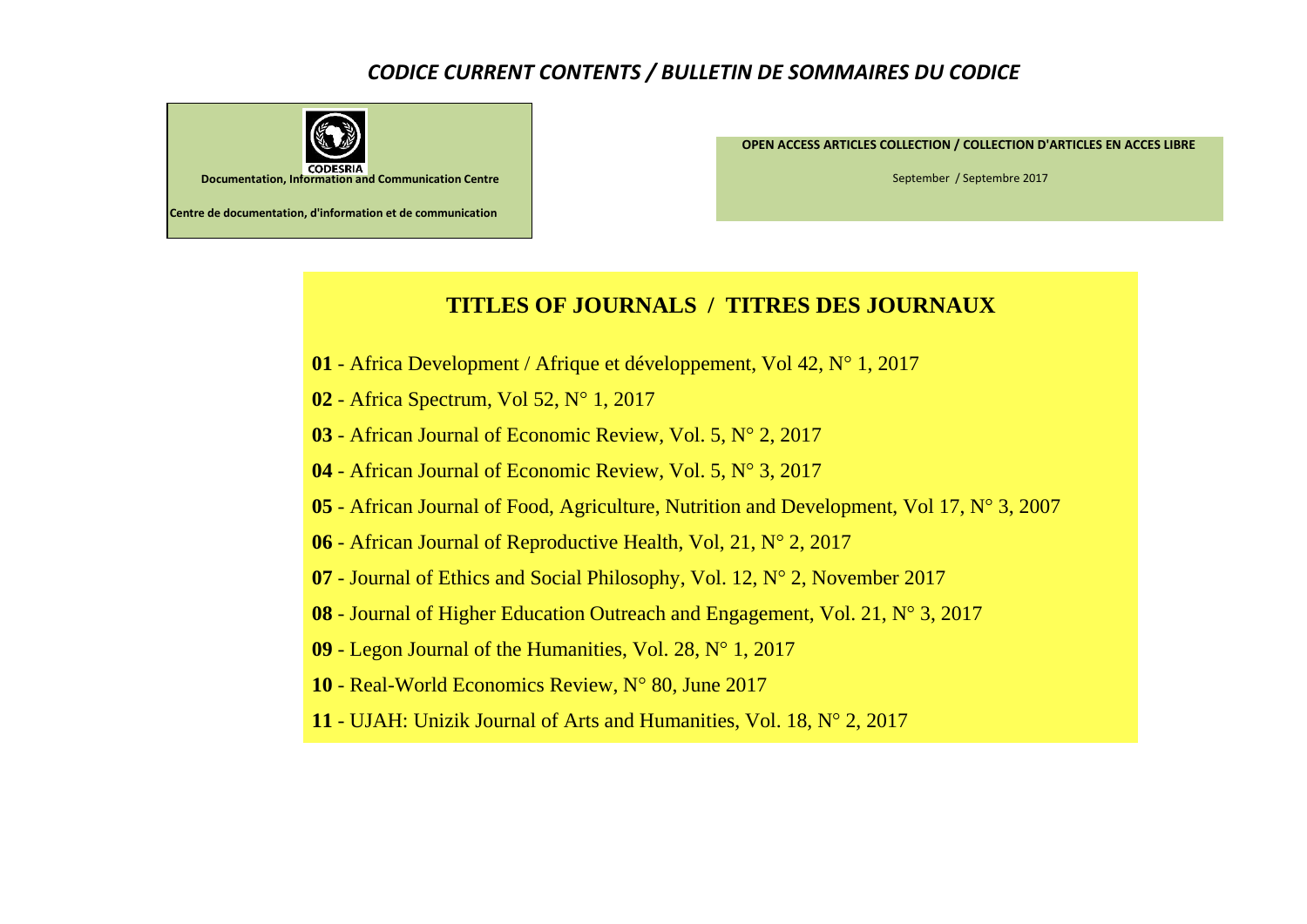| $N^{\circ}$           | <b>TITLES / TITRES</b>                                                                                                                                                                                       | <b>AUTHORS / AUTEURS</b>                             | <b>JOURNALS / REVUES</b>                                                             | <b>LINKS / LIENS</b>                             |
|-----------------------|--------------------------------------------------------------------------------------------------------------------------------------------------------------------------------------------------------------|------------------------------------------------------|--------------------------------------------------------------------------------------|--------------------------------------------------|
|                       |                                                                                                                                                                                                              | <b>AFRICA DEVELOPMENT / AFRIQUE ET DEVELOPPEMENT</b> |                                                                                      |                                                  |
| 1                     | Introduction: La gouvernance de la santé en Afrique :<br>état des lieux                                                                                                                                      | <b>Blé Marcel YORO</b> ; Ellen<br>E. FOLEY           | Africa Development / Afrique et<br>développement, Vol. 42, N° 1,<br>2017, p. 1-4     | http://www.codesria.org/spip.php?article<br>2799 |
| $\overline{2}$        | Introduction Health Governance in Africa: Taking<br><b>Stock</b>                                                                                                                                             | <b>Blé Marcel YORO</b> ; Ellen<br>E. FOLEY           | Africa Development / Afrique et<br>développement, Vol. 42, N° 1,<br>2017, p. 5-8     | http://www.codesria.org/spip.php?article<br>2799 |
| $\mathbf{3}$          | Le fonds d'équité au Sénégal : analyse des mécanismes<br>de la couverture maladie des indigents et de ses<br>perspectives pour la couverture maladie universelle                                             | <b>Sara NDIAYE</b>                                   | Africa Development / Afrique et<br>développement, Vol. 42, N° 1,<br>2017, p. 9-31    | http://www.codesria.org/spip.php?article<br>2799 |
| $\boldsymbol{\Delta}$ | De la mutualisation de la santé communautaire à la<br>gouvernance de santé publique : analyse des<br>déterminants d'adhésion aux mutuelles de santé dans un<br>contexte de dynamique sociale au Centre-Bénin | Roger A. ATCHOUTA                                    | Africa Development / Afrique et<br>développement, Vol. 42, N° 1,<br>2017, p. 33-54   | http://www.codesria.org/spip.php?article<br>2799 |
| 5                     | Challenges of the Devolved Health Sector in Kenya:<br>Teething Problems or Systemic Contradictions?                                                                                                          | <b>Leah KIMATHI</b>                                  | Africa Development / Afrique et<br>développement, Vol. 42, N° 1,<br>2017, p. 55-77   | http://www.codesria.org/spip.php?article<br>2799 |
| 6                     | Fonctionnement et gestion de la médecine scolaire au<br>Cameroun : cas des établissements de la ville de<br>Maroua de 1958 à 2008                                                                            | <b>Bienvenue Germaine</b><br><b>NYANE</b>            | Africa Development / Afrique et<br>développement, Vol. 42, N° 1,<br>2017, p. 79-99   | http://www.codesria.org/spip.php?article<br>2799 |
| $\overline{7}$        | Access to Drugs at Risk: Securing Access to Medicines<br>for Least Developed Countries                                                                                                                       | Maria JURUA                                          | Africa Development / Afrique et<br>développement, Vol. 42, N° 1,<br>2017, p. 101-120 | http://www.codesria.org/spip.php?article<br>2799 |
| 8                     | La problématique de gouvernance sanitaire au nord de<br>l'Afrique : cas du Maroc, de l'Algérie et de la Tunisie                                                                                              | <b>Badr DEHBI</b>                                    | Africa Development / Afrique et<br>développement, Vol. 42, N° 1,<br>2017, p. 121-145 | http://www.codesria.org/spip.php?article<br>2799 |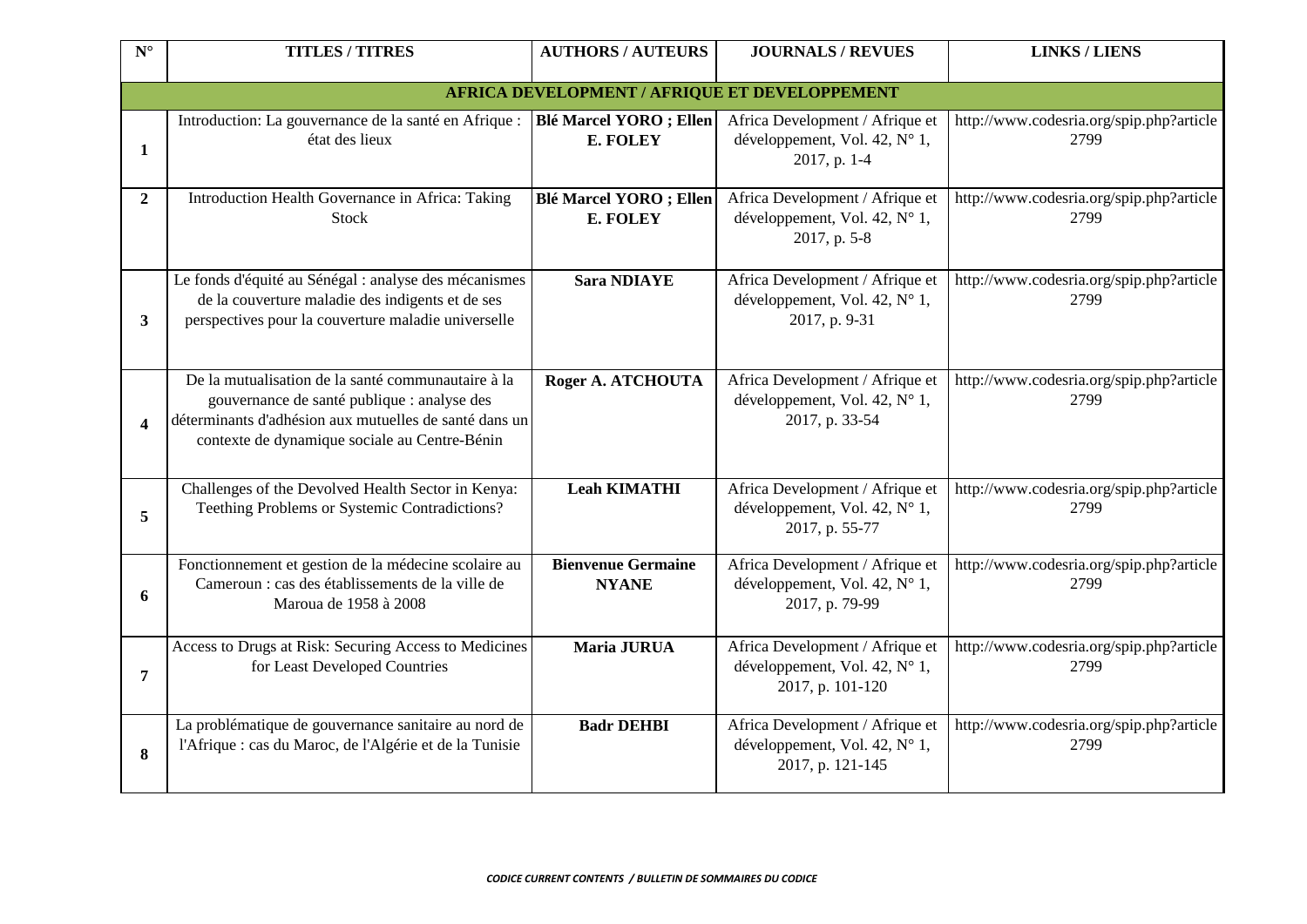| 9 <sup>°</sup> | Workable Social Health Insurance Systems in Sub-<br>Saharan Africa: Insights from Four Countries                                                                                               | <b>Ebenezer Olatunji</b><br><b>OLUGBENGA</b>                                        | Africa Development / Afrique et<br>développement, Vol. 42, N° 1,<br>2017, p. 147-175 | http://www.codesria.org/spip.php?article<br>2799                             |
|----------------|------------------------------------------------------------------------------------------------------------------------------------------------------------------------------------------------|-------------------------------------------------------------------------------------|--------------------------------------------------------------------------------------|------------------------------------------------------------------------------|
| 10             | La question de l'appui institutionnel aux jeunes filles<br>victimes de viols et d'incestes au Cameroun : quelle<br>gouvernance dans la gestion de ce " problème genré "<br>de santé publique ? | <b>Moise Tamekem</b><br><b>NGOUTSOP</b>                                             | Africa Development / Afrique et<br>développement, Vol. 42, N° 1,<br>2017, p. 177-197 | http://www.codesria.org/spip.php?article<br>2799                             |
| 11             | Gendered Epidemics and Systems of Power in Africa:<br>A Feminist Perspective on Public Health Governance                                                                                       | Ravayi Marindo                                                                      | Africa Development / Afrique et<br>développement, Vol. 42, N° 1,<br>2017, p. 199-219 | http://www.codesria.org/spip.php?article<br>2799                             |
| 12             | Producing and Reproducing Inequality: Biopolitical<br>Exclusion, Marginalized Bodies and AIDS Care in<br>Central Mozambique                                                                    | <b>Carla Teofilo BRAGA</b>                                                          | Africa Development / Afrique et<br>développement, Vol. 42, N° 1,<br>2017, p. 221-243 | http://www.codesria.org/spip.php?article<br>2799                             |
|                |                                                                                                                                                                                                | <b>AFRICA SPECTRUM</b>                                                              |                                                                                      |                                                                              |
| 13             | Land Reform and Conflict in South Sudan: Evidence<br>from Yei River County                                                                                                                     | <b>Peter Hakim JUSTIN;</b><br>Han van DIJK                                          | Africa Spectrum, Vol. 52, N° 2,<br>2017, p. 1-27                                     | https://journals.sub.uni-<br>hamburg.de/giga/afsp/article/view/1047/1<br>054 |
| 14             | The Making of Dangerous Communities: The "Peul-<br>Fouta" in Ebola-Weary Senegal                                                                                                               | <b>Ato Kwamena ONOMA</b>                                                            | Africa Spectrum, Vol. 52, N° 2,<br>2017, p. 29-51                                    | https://journals.sub.uni-<br>hamburg.de/giga/afsp/article/view/1048/1<br>055 |
| 15             | Resistance against Conservation at the South African<br>Section of Greater Mapungubwe (Trans)frontier                                                                                          | Ndidzulafhi Innocent<br><b>SINTHUMULE</b>                                           | Africa Spectrum, Vol. 52, N° 2,<br>2017, p. 53-77                                    | https://journals.sub.uni-<br>hamburg.de/giga/afsp/article/view/1049/1<br>056 |
| 16             | The Institutionalisation of Power Revisited:<br>Presidential Term Limits in Africa                                                                                                             | Denis M. TULL; Claudia<br><b>SIMONS</b>                                             | Africa Spectrum, Vol. 52, N° 2,<br>2017, p. 79-102                                   | https://journals.sub.uni-<br>hamburg.de/giga/afsp/article/view/1050/1<br>057 |
| 17             | Mutiny in Côte d'Ivoire                                                                                                                                                                        | Rebecca SCHIEL;<br><b>Christopher</b><br><b>FAULKNER; Jonathan</b><br><b>POWELL</b> | Africa Spectrum, Vol. 52, N° 2,<br>2017, p. 103-115                                  | https://journals.sub.uni-<br>hamburg.de/giga/afsp/article/view/1051/1<br>058 |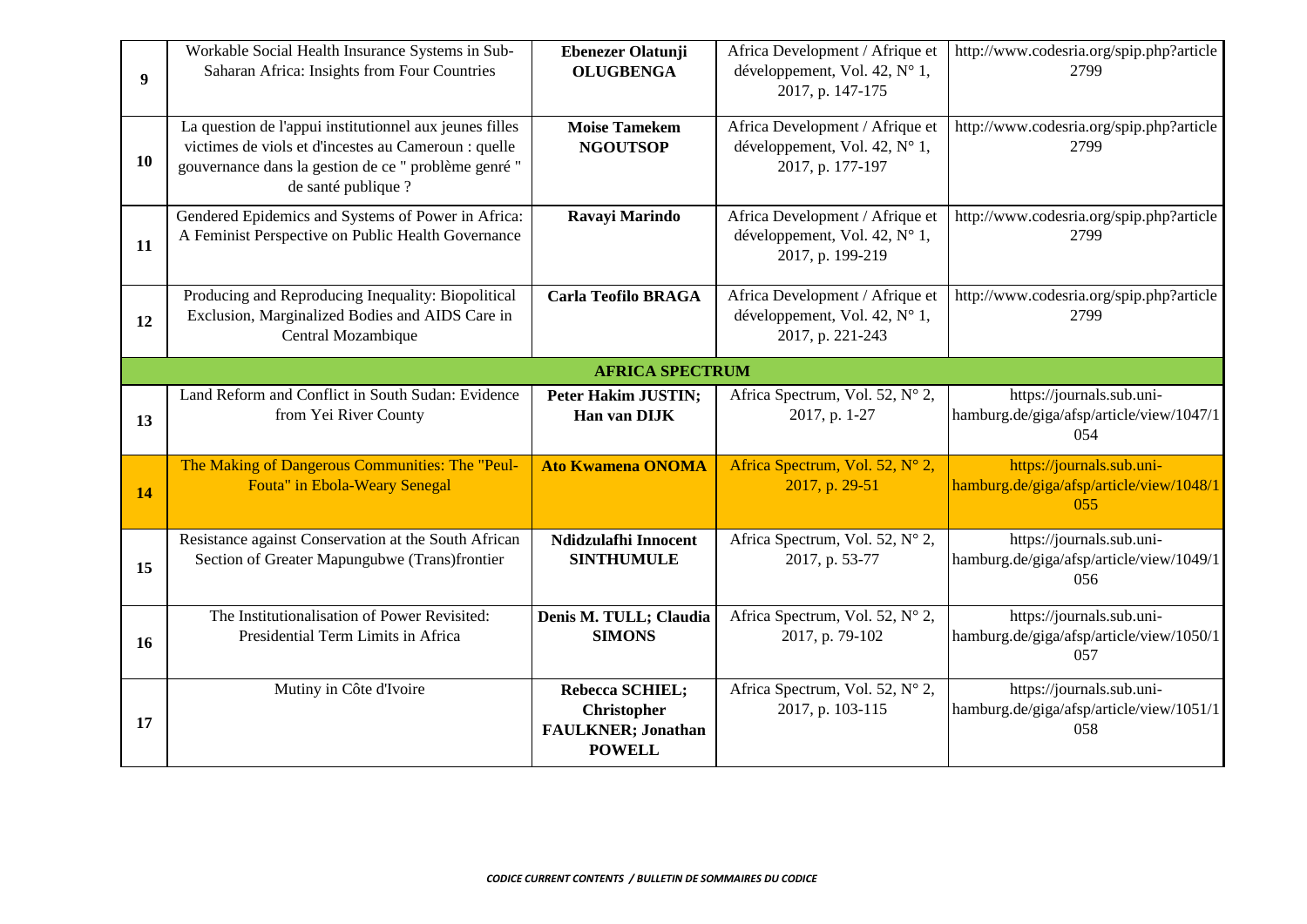| <b>Chinedu IKE; Celestine</b><br>2017, p. 117-127<br>hamburg.de/giga/afsp/article/view/1052/1<br>An Assessment<br>18<br>Uchechukwu UDEOGU<br>059<br><b>AFRICAN JOURNAL OF ECONOMIC REVIEW</b><br>Balance of Payments Constrained Economic Growth in<br>https://www.ajol.info/index.php/ajer/artic<br><b>Emmanuel IGBINOBA</b><br>African Journal of Economic<br>Review, Vol 5, N° 2, 2017, p. 1-13<br>le/view/161688/151244<br>Nigeria<br>19<br>African Journal of Economic<br>Foreign Direct Investment and Public Sector<br><b>Bilali Basesa JUMANNE;</b><br>https://www.ajol.info/index.php/ajer/artic<br>Management and Institutions: The Acquaintances in<br>Review, Vol 5, N° 2, 2017, p. 14-<br>le/view/161690/151246<br><b>Choong Chee KEONG</b><br>20<br>Sub-Saharan Africa (SSA) Low-Income Economies<br>33<br>Government Expenditure, Efficiency and Economic<br><b>Edmund Lawrence</b><br>African Journal of Economic<br>https://www.ajol.info/index.php/ajer/artic<br>Growth: A Panel Analysis of Sub Saharan African Low<br><b>KIMARO; Choong Chee</b><br>Review, Vol 5, N° 2, 2017, p. 34-<br>le/view/161690/151246 |  |
|------------------------------------------------------------------------------------------------------------------------------------------------------------------------------------------------------------------------------------------------------------------------------------------------------------------------------------------------------------------------------------------------------------------------------------------------------------------------------------------------------------------------------------------------------------------------------------------------------------------------------------------------------------------------------------------------------------------------------------------------------------------------------------------------------------------------------------------------------------------------------------------------------------------------------------------------------------------------------------------------------------------------------------------------------------------------------------------------------------------------------------|--|
|                                                                                                                                                                                                                                                                                                                                                                                                                                                                                                                                                                                                                                                                                                                                                                                                                                                                                                                                                                                                                                                                                                                                    |  |
|                                                                                                                                                                                                                                                                                                                                                                                                                                                                                                                                                                                                                                                                                                                                                                                                                                                                                                                                                                                                                                                                                                                                    |  |
|                                                                                                                                                                                                                                                                                                                                                                                                                                                                                                                                                                                                                                                                                                                                                                                                                                                                                                                                                                                                                                                                                                                                    |  |
|                                                                                                                                                                                                                                                                                                                                                                                                                                                                                                                                                                                                                                                                                                                                                                                                                                                                                                                                                                                                                                                                                                                                    |  |
|                                                                                                                                                                                                                                                                                                                                                                                                                                                                                                                                                                                                                                                                                                                                                                                                                                                                                                                                                                                                                                                                                                                                    |  |
|                                                                                                                                                                                                                                                                                                                                                                                                                                                                                                                                                                                                                                                                                                                                                                                                                                                                                                                                                                                                                                                                                                                                    |  |
|                                                                                                                                                                                                                                                                                                                                                                                                                                                                                                                                                                                                                                                                                                                                                                                                                                                                                                                                                                                                                                                                                                                                    |  |
|                                                                                                                                                                                                                                                                                                                                                                                                                                                                                                                                                                                                                                                                                                                                                                                                                                                                                                                                                                                                                                                                                                                                    |  |
|                                                                                                                                                                                                                                                                                                                                                                                                                                                                                                                                                                                                                                                                                                                                                                                                                                                                                                                                                                                                                                                                                                                                    |  |
|                                                                                                                                                                                                                                                                                                                                                                                                                                                                                                                                                                                                                                                                                                                                                                                                                                                                                                                                                                                                                                                                                                                                    |  |
|                                                                                                                                                                                                                                                                                                                                                                                                                                                                                                                                                                                                                                                                                                                                                                                                                                                                                                                                                                                                                                                                                                                                    |  |
|                                                                                                                                                                                                                                                                                                                                                                                                                                                                                                                                                                                                                                                                                                                                                                                                                                                                                                                                                                                                                                                                                                                                    |  |
|                                                                                                                                                                                                                                                                                                                                                                                                                                                                                                                                                                                                                                                                                                                                                                                                                                                                                                                                                                                                                                                                                                                                    |  |
| 21<br><b>Income Countries</b><br><b>KEONG; Lau Lin SEA</b><br>54                                                                                                                                                                                                                                                                                                                                                                                                                                                                                                                                                                                                                                                                                                                                                                                                                                                                                                                                                                                                                                                                   |  |
|                                                                                                                                                                                                                                                                                                                                                                                                                                                                                                                                                                                                                                                                                                                                                                                                                                                                                                                                                                                                                                                                                                                                    |  |
| Double Digit Economic Growth vs. Social Wellbeing<br>African Journal of Economic<br>https://www.ajol.info/index.php/ajer/artic<br><b>Dawit SENBET; Tadesse</b>                                                                                                                                                                                                                                                                                                                                                                                                                                                                                                                                                                                                                                                                                                                                                                                                                                                                                                                                                                     |  |
| in Ethiopia: A Cross-Country Comparison<br>le/view/161695/151251<br><b>WODAJO</b><br>Review, Vol 5, N° 2, 2017, p. 55-<br>22                                                                                                                                                                                                                                                                                                                                                                                                                                                                                                                                                                                                                                                                                                                                                                                                                                                                                                                                                                                                       |  |
| 74                                                                                                                                                                                                                                                                                                                                                                                                                                                                                                                                                                                                                                                                                                                                                                                                                                                                                                                                                                                                                                                                                                                                 |  |
| Improving Access to Livestock Markets for Sustainable Evelyne Nyathira KIHIU;<br>African Journal of Economic<br>https://www.ajol.info/index.php/ajer/artic                                                                                                                                                                                                                                                                                                                                                                                                                                                                                                                                                                                                                                                                                                                                                                                                                                                                                                                                                                         |  |
| <b>Franklin AMUAKWA-</b><br>Review, Vol 5, N° 2, 2017, p. 75-<br>le/view/161696/151252<br><b>Rangeland Management</b>                                                                                                                                                                                                                                                                                                                                                                                                                                                                                                                                                                                                                                                                                                                                                                                                                                                                                                                                                                                                              |  |
| 23<br>108<br><b>MENSAH</b>                                                                                                                                                                                                                                                                                                                                                                                                                                                                                                                                                                                                                                                                                                                                                                                                                                                                                                                                                                                                                                                                                                         |  |
|                                                                                                                                                                                                                                                                                                                                                                                                                                                                                                                                                                                                                                                                                                                                                                                                                                                                                                                                                                                                                                                                                                                                    |  |
| <b>Interest Rate Liberalization, Financial Development</b><br>African Journal of Economic<br>https://www.ajol.info/index.php/ajer/artic<br><b>Egbetunde TAJUDEEN;</b>                                                                                                                                                                                                                                                                                                                                                                                                                                                                                                                                                                                                                                                                                                                                                                                                                                                                                                                                                              |  |
| and Economic Growth in Sub-Saharan African<br>Review, Vol 5, N° 2, 2017, p. 109-<br>le/view/161697/151253<br><b>Ayinde Taofeek</b>                                                                                                                                                                                                                                                                                                                                                                                                                                                                                                                                                                                                                                                                                                                                                                                                                                                                                                                                                                                                 |  |
| Economies<br><b>OLUSOLA</b> ; Balogun<br>129<br>24                                                                                                                                                                                                                                                                                                                                                                                                                                                                                                                                                                                                                                                                                                                                                                                                                                                                                                                                                                                                                                                                                 |  |
| <b>Abdul Ganiy ADEMOLA</b>                                                                                                                                                                                                                                                                                                                                                                                                                                                                                                                                                                                                                                                                                                                                                                                                                                                                                                                                                                                                                                                                                                         |  |
|                                                                                                                                                                                                                                                                                                                                                                                                                                                                                                                                                                                                                                                                                                                                                                                                                                                                                                                                                                                                                                                                                                                                    |  |
| The Impact of Informal Economy on the Interest Rate<br>African Journal of Economic<br>https://www.ajol.info/index.php/ajer/artic<br><b>Chileshe M. PATRICK;</b>                                                                                                                                                                                                                                                                                                                                                                                                                                                                                                                                                                                                                                                                                                                                                                                                                                                                                                                                                                    |  |
| Pass-Through: Evidence from an ARDL Model<br>Review, Vol 5, N° 2, 2017, p. 130-<br>le/view/161698/151254<br><b>Olusegun Ayodele</b><br>25                                                                                                                                                                                                                                                                                                                                                                                                                                                                                                                                                                                                                                                                                                                                                                                                                                                                                                                                                                                          |  |
| 148<br><b>AKANBI</b>                                                                                                                                                                                                                                                                                                                                                                                                                                                                                                                                                                                                                                                                                                                                                                                                                                                                                                                                                                                                                                                                                                               |  |
| The Relative Importance of the Channels of Monetary<br>African Journal of Economic                                                                                                                                                                                                                                                                                                                                                                                                                                                                                                                                                                                                                                                                                                                                                                                                                                                                                                                                                                                                                                                 |  |
| <b>Chileshe M. PATRICK;</b><br>https://www.ajol.info/index.php/ajer/artic<br>Policy Transmission in a Developing Country: The<br>Review, Vol 5, N° 2, 2017, p. 149-<br>le/view/161699/151255                                                                                                                                                                                                                                                                                                                                                                                                                                                                                                                                                                                                                                                                                                                                                                                                                                                                                                                                       |  |
| <b>Olusegun Ayodele</b><br>26<br>Case of Zambia<br>174<br><b>AKANBI</b>                                                                                                                                                                                                                                                                                                                                                                                                                                                                                                                                                                                                                                                                                                                                                                                                                                                                                                                                                                                                                                                            |  |
|                                                                                                                                                                                                                                                                                                                                                                                                                                                                                                                                                                                                                                                                                                                                                                                                                                                                                                                                                                                                                                                                                                                                    |  |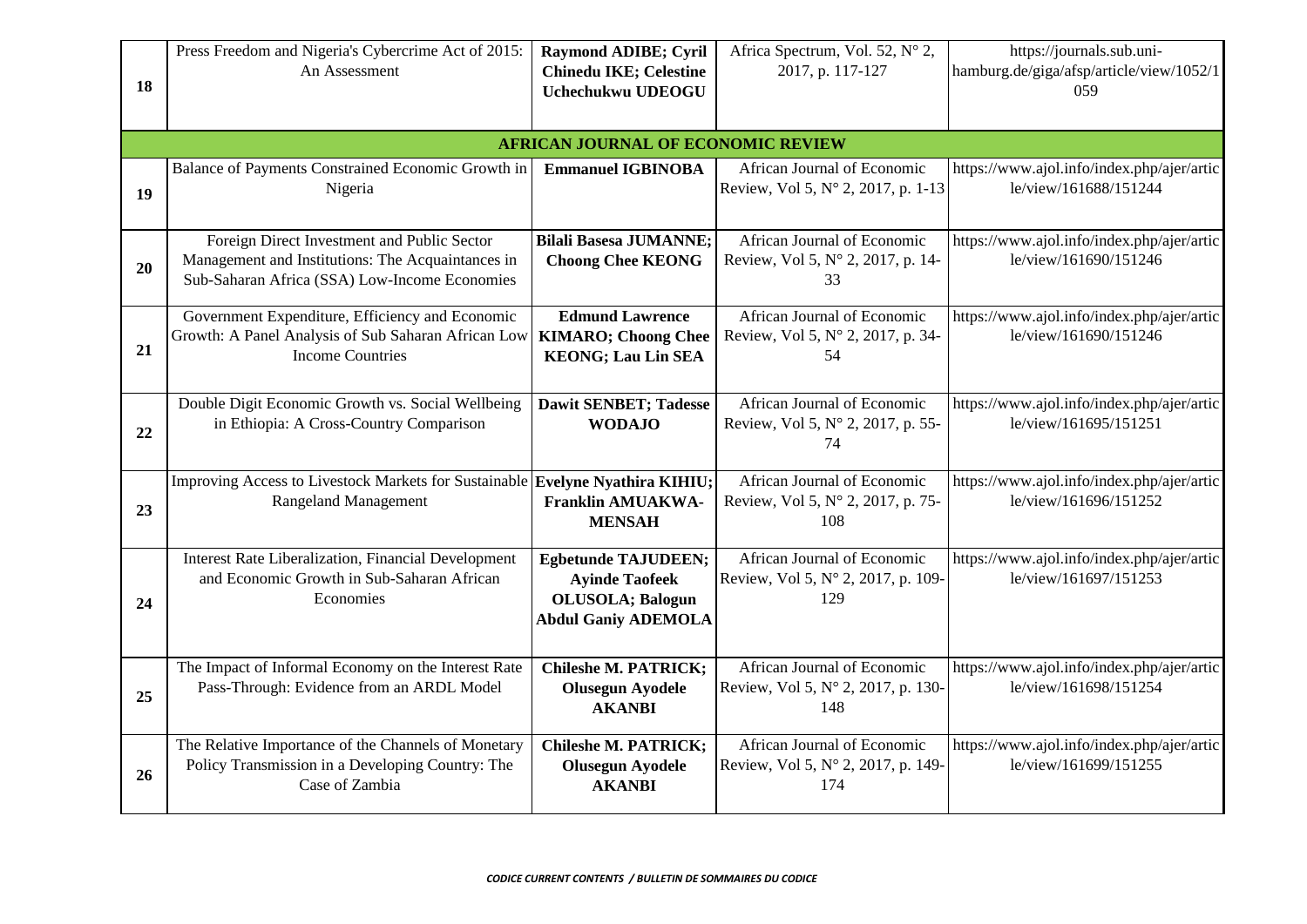|    | Trade Liberalization and Economic Performance in                                                  | <b>Titus A OJEYINKA;</b>                                                              | African Journal of Economic                                                                                  | https://www.ajol.info/index.php/ajer/artic                            |
|----|---------------------------------------------------------------------------------------------------|---------------------------------------------------------------------------------------|--------------------------------------------------------------------------------------------------------------|-----------------------------------------------------------------------|
| 27 | Nigeria: Evidence from Agricultural and<br><b>Manufacturing Sectors</b>                           | <b>Abiodun A. ADEGBOYE</b>                                                            | Review, Vol. 5, N° 3, 2017, p. 1-<br>14                                                                      | le/view/162602/152102                                                 |
| 28 | Does Financial System Influence Tax Revenue? The<br>Case of Nigeria                               | <b>Folorunsho M. AJIDE;</b><br><b>Olasupo I. BANKEFA</b>                              | African Journal of Economic<br>Review, Vol. 5, N° 3, 2017, p. 15-<br>33                                      | https://www.ajol.info/index.php/ajer/artic<br>le/view/162603/152103   |
| 29 | Economic Determinants of Greenhouse Gas Emissions<br>in Ethiopia: Bounds Testing Approach         | <b>Walaa Mahrous</b>                                                                  | African Journal of Economic<br>Review, Vol. 5, N° 3, 2017, p. 34-<br>53                                      | https://www.ajol.info/index.php/ajer/artic<br>le/view/162604/152104   |
| 30 | Corruption and Challenges of Sustainable Inclusive<br>Growth in Nigeria                           | Umar DANTANI; O.<br><b>Olarinde MUFTAU</b>                                            | African Journal of Economic<br>Review, Vol. 5, N° 3, 2017, p. 54-<br>84                                      | https://www.ajol.info/index.php/ajer/artic<br>le/view/162605/152105   |
| 31 | The Nexus between Cross-Border Migration and<br>International Trade: Evidence from Tanzania       | <b>Mosses LUFUKE</b>                                                                  | African Journal of Economic<br>Review, Vol. 5, N° 3, 2017, p. 85-<br>93                                      | https://www.ajol.info/index.php/ajer/artic<br>le/view/162606/152106   |
| 32 | Exchange Rate Movement and Import Price of<br>Machineries in Nigeria: A Bound Testing Approach    | Adegboyega Soliu<br>BIDEMI, Olayiwola, A.<br><b>IDOWU</b>                             | African Journal of Economic<br>Review, Vol. 5, N° 3, 2017, p. 94-<br>111                                     | https://www.ajol.info/index.php/ajer/artic<br>le/view/162607/152107   |
| 33 | The Impact of Human Capital Development in<br><b>Employment Generation in Nigeria</b>             | Adejumo O.<br><b>OLUWABUNMI</b>                                                       | African Journal of Economic<br>Review, Vol. 5, N° 3, 2017, p. 112-<br>138                                    | https://www.ajol.info/index.php/ajer/artic<br>le/view/162608/152108   |
|    |                                                                                                   |                                                                                       | AFRICAN JOURNAL OF FOOD, AGRICULTURE, NUTRITION AND DEVELOPMENT                                              |                                                                       |
| 34 | Analysis of Child Labour Dimensions and Causes in<br>Rural Farm Households of Ogun state, Nigeria | <b>SO ADEOYE; MU</b><br><b>AGBONLAHOR; OF</b><br><b>ASHAOLU; UB</b><br><b>UGALAHI</b> | African Journal of Food,<br>Agriculture, Nutrition and<br>Development, Vol 17, N° 3, 2017,<br>p. 12198-12214 | https://www.ajol.info/index.php/ajfand/ar<br>ticle/view/159745/149315 |
| 35 | Climate Smart Crops for Food and Nutritional Security<br>for Semi-Arid Zones of Zimbabwe          | O JIRI ; PL<br><b>MAFONGOYA</b> ; P<br><b>CHIVENGE</b>                                | African Journal of Food,<br>Agriculture, Nutrition and<br>Development, Vol 17, N° 3, 2017,<br>p. 12280-12294 | https://www.ajol.info/index.php/ajfand/ar<br>ticle/view/159772/149342 |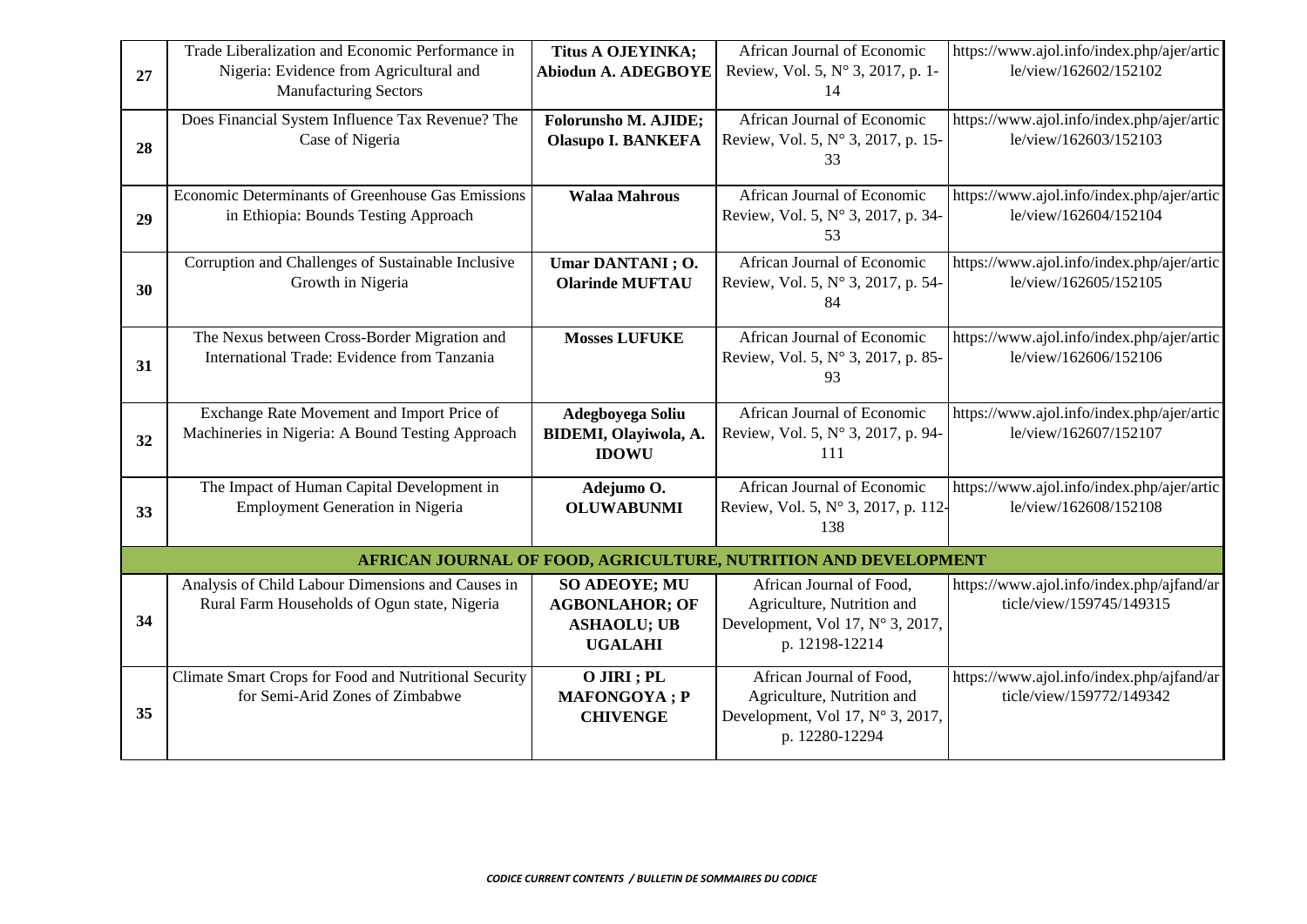| 36 | Food Security Status in Developing Countries: a Case<br>Study of Burera and Musanze Districts of Rwanda                                                                    | FD NZABUHERAHEZA.<br><b>AN NYIRAMUGWERA</b>                                                                                                                                      | African Journal of Food,<br>Agriculture, Nutrition and<br>Development, Vol 17, N° 3, 2017,<br>p. 12413-12426 | https://www.ajol.info/index.php/ajfand/ar<br>ticle/view/159789/149359 |
|----|----------------------------------------------------------------------------------------------------------------------------------------------------------------------------|----------------------------------------------------------------------------------------------------------------------------------------------------------------------------------|--------------------------------------------------------------------------------------------------------------|-----------------------------------------------------------------------|
|    |                                                                                                                                                                            | <b>AFRICAN JOURNAL OF REPRODUCTIVE HEALTH</b>                                                                                                                                    |                                                                                                              |                                                                       |
| 37 | Promoting Early Detection of Breast Cancer and Care<br>Strategies for Nigeria                                                                                              | <b>Agatha OGUNKORODE;</b><br>Lorraine<br><b>HOLTSLANDER; June</b><br><b>ANONSON; Johanna</b><br><b>MAREE</b>                                                                     | African Journal of Reproductive<br>Health, Vol. 21, N° 2, 2017, p. 18-<br>25                                 | https://www.ajol.info/index.php/ajrh/artic<br>le/view/160570/150141   |
| 38 | Trends and Determinants of Comprehensive<br>Knowledge of HIV among Adolescents and Young<br>Adults in Nigeria: 2003 - 2013                                                 | Ayodeji B. OGINNI;<br>Sylvia B. ADEBAJO;<br><b>Babatunde A. AHONSI</b>                                                                                                           | African Journal of Reproductive<br>Health, Vol. 21, N° 2, 2017, p. 26-<br>34                                 | https://www.ajol.info/index.php/ajrh/artic<br>le/view/160571/150142   |
| 39 | Partner Support for Family Planning and Modern<br>Contraceptive Use in Luanda, Angola                                                                                      | <b>Ndola PRATA; Suzanne</b><br><b>BELL; Ashley FRASER;</b><br><b>Adelaide CARVALHO;</b><br>Isilda NEVES; Benjamin<br><b>NIETO-ANDRADE</b>                                        | African Journal of Reproductive<br>Health, Vol. 21, N° 2, 2017, p. 35-<br>48                                 | https://www.ajol.info/index.php/ajrh/artic<br>le/view/160573/150144   |
| 40 | Associated Factors and Quality of Care Received<br>among Maternal Deaths at a Regional Hospital in<br>Ghana: Maternal Death Audit Review                                   | Akosua OWUSU-<br><b>SARPONG; Kwame A.</b><br><b>BOAMAH</b> ; Frank<br><b>BAIDEN</b>                                                                                              | African Journal of Reproductive<br>Health, Vol. 21, N° 2, 2017, p. 49-<br>54                                 | https://www.ajol.info/index.php/ajrh/artic<br>le/view/160574/150145   |
| 41 | Exploring the Causes of Change in Adolescent Girls'<br>Sexual Behaviour in Begoro, Ghana                                                                                   | Sylvia E. GYAN                                                                                                                                                                   | African Journal of Reproductive<br>Health, Vol. 21, N° 2, 2017, p. 55-<br>63                                 | https://www.ajol.info/index.php/ajrh/artic<br>le/view/160575/150146   |
| 42 | High Rates of Unintended Pregnancies among Young<br>Women Sex Workers in Conflict-Affected Northern<br>Uganda: The Social Contexts of Brothels/Lodges and<br>Substance Use | <b>Putu DUFF; Godfrey</b><br><b>MUZAAYA; Katherine</b><br><b>MULDOON; Sabina</b><br><b>DOBRER</b> ; Monika<br><b>AKELLO; Josephine</b><br><b>BIRUNGI; Kate</b><br><b>SHANNON</b> | African Journal of Reproductive<br>Health, Vol. 21, N° 2, 2017, p. 64-<br>72                                 | https://www.ajol.info/index.php/ajrh/artic<br>le/view/160576/150147   |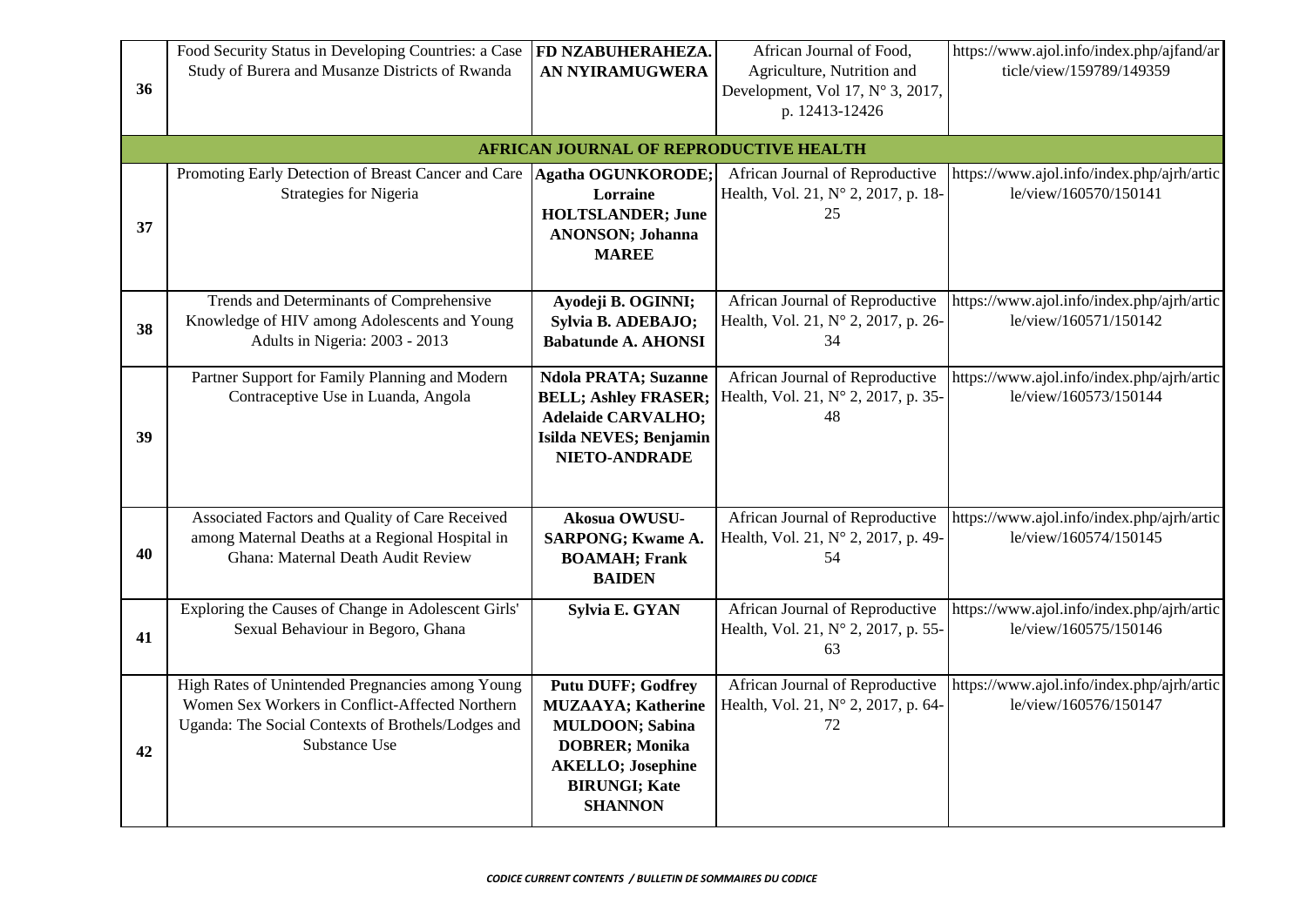| 43 | Integrating Family Planning and HIV Services at the<br>Community Level: Formative Assessment with Village <b>Patricia N.W. MUCHERI</b><br>Health Teams in Uganda | <b>Aurélie BRUNIE ;</b><br>; Angela AKOL ; Mario<br>CHEN; Sarah J.<br><b>MERCER</b> ; Tricia<br><b>PETRUNEY</b>        | African Journal of Reproductive<br>Health, Vol. 21, N° 2, 2017, p. 73-<br>80                     | https://www.ajol.info/index.php/ajrh/artic<br>le/view/160577/150148 |
|----|------------------------------------------------------------------------------------------------------------------------------------------------------------------|------------------------------------------------------------------------------------------------------------------------|--------------------------------------------------------------------------------------------------|---------------------------------------------------------------------|
| 44 | Context-Specific Factors and Contraceptive Use: A<br>Mixed Method Study among Women, Men and Health<br>Providers in a Rural Ghanaian District                    | <b>Martin Amogre</b><br><b>AYANORE, Milena</b><br>PAVLOVA, Wim<br><b>GROOT</b>                                         | African Journal of Reproductive<br>Health, Vol. 21, N° 2, 2017, p. 80-<br>95                     | https://www.ajol.info/index.php/ajrh/artic<br>le/view/160578/150149 |
| 45 | Demand for Women's Health Services in Northern<br>Nigeria: A Review of the Literature                                                                            | <b>Irit SINAI</b> , Jennifer<br><b>ANYANTI, Mohsin</b><br><b>KHAN, Ramatu</b><br>DARODA, Olugbenga<br><b>OGUNTUNDE</b> | African Journal of Reproductive<br>Health, Vol. 21, N° 2, 2017, p. 96-<br>108                    | https://www.ajol.info/index.php/ajrh/artic<br>le/view/160579/150150 |
| 46 | The Threat of Aerobic Vaginitis to Pregnancy and<br>Neonatal Morbidity                                                                                           | <b>Eveline KAAMBO;</b><br><b>Charlene W.J. AFRICA</b>                                                                  | African Journal of Reproductive<br>Health, Vol. 21, N° 2, 2017, p. 109-<br>118                   | https://www.ajol.info/index.php/ajrh/artic<br>le/view/160581/150152 |
|    |                                                                                                                                                                  | <b>JOURNAL OF ETHICS AND SOCIAL PHILOSOPHY</b>                                                                         |                                                                                                  |                                                                     |
| 47 | Moral Uncertainty About Population Axiology                                                                                                                      | <b>Hilary GREAVES; Toby</b><br><b>ORD</b>                                                                              | Journal of Ethics and Social<br>Philosophy, Vol. 12, $N^{\circ}$ 2,<br>November 2017, p. 135-167 | https://www.jesp.org/index.php/jesp/artic<br>le/view/223            |
| 48 | Thomson's Trolley Problem                                                                                                                                        | <b>Peter GRAHAM</b>                                                                                                    | Journal of Ethics and Social<br>Philosophy, Vol. 12, $N^{\circ}$ 2,<br>November 2017, p. 168-190 | https://www.jesp.org/index.php/jesp/artic<br>le/view/227            |
| 49 | Hypocrisy and Moral Authority                                                                                                                                    | <b>Jessica ISSEROW; Colin</b><br><b>KLEIN</b>                                                                          | Journal of Ethics and Social<br>Philosophy, Vol. 12, $N^{\circ}$ 2,<br>November 2017, p. 191-222 | https://www.jesp.org/index.php/jesp/artic<br>le/view/224            |
| 50 | <b>Consent and Deception: Discussion Notes</b>                                                                                                                   | <b>Robert JUBB</b>                                                                                                     | Journal of Ethics and Social<br>Philosophy, Vol. 12, $N^{\circ}$ 2,<br>November 2017, p. 223-229 | https://www.jesp.org/index.php/jesp/artic<br>le/view/192            |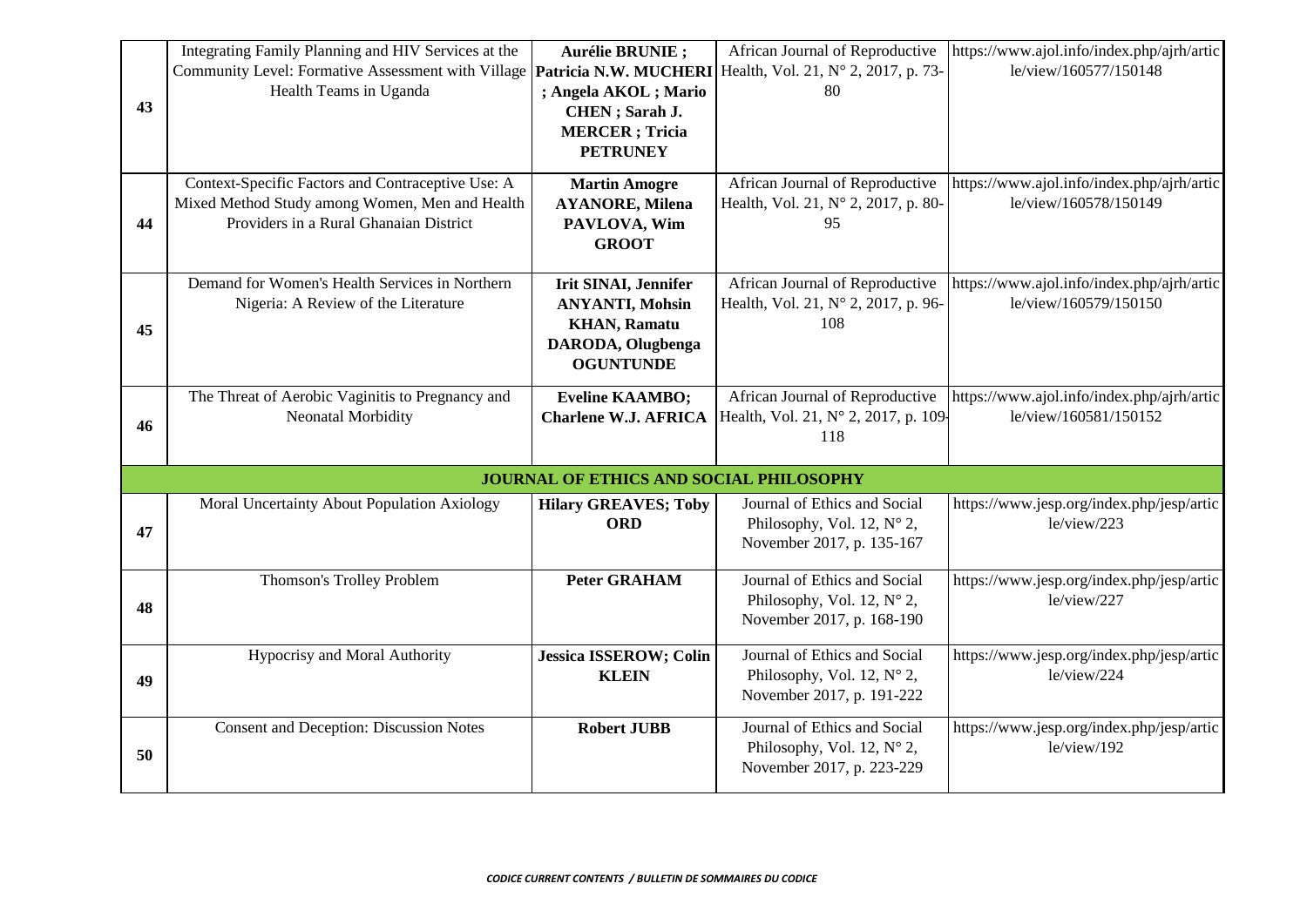|    | JOURNAL OF HIGHER EDUCATION OUTREACH AND ENGAGEMENT                                                                                                         |                                                                                                                                             |                                                                                                   |                                                                             |  |  |
|----|-------------------------------------------------------------------------------------------------------------------------------------------------------------|---------------------------------------------------------------------------------------------------------------------------------------------|---------------------------------------------------------------------------------------------------|-----------------------------------------------------------------------------|--|--|
| 51 | Advocacy Through Social Media: Exploring Student<br><b>Engagement in Addressing Social Issues</b>                                                           | Glenn A. BOWEN;<br>Nickesia S. GORDON;<br>Margaret K.<br><b>CHOJNACKI</b>                                                                   | Journal of Higher Education<br>Outreach and Engagement, Vol.<br>21, N° 3, 2017, p. 5-30           | http://openjournals.libs.uga.edu/index.ph<br>p/jheoe/article/view/1877/1020 |  |  |
| 52 | <b>Understanding College Students' Civic Identity</b><br>Development: A Grounded Theory                                                                     | <b>Matthew R. JOHNSON</b>                                                                                                                   | Journal of Higher Education<br>Outreach and Engagement, Vol.<br>21, $N^{\circ}$ 3, 2017, p. 31-60 | http://openjournals.libs.uga.edu/index.ph<br>p/jheoe/article/view/1878/1021 |  |  |
| 53 | Shaped by Campus Culture: Intersections Between<br>Transformative Learning, Civic Engagement, and<br><b>Institutional Mission</b>                           | <b>Dennis MCCUNNEY</b>                                                                                                                      | Journal of Higher Education<br>Outreach and Engagement, Vol.<br>21, N° 3, 2017, p. 61-68          | http://openjournals.libs.uga.edu/index.ph<br>p/jheoe/article/view/1879/1022 |  |  |
| 54 | A Retrospective Study of a Scientist in the Classroom<br>Partnership Program                                                                                | Jennifer A. UFNAR,<br><b>Molly BOLGER, Virginia</b><br><b>L. SHEPHERD</b>                                                                   | Journal of Higher Education<br>Outreach and Engagement, Vol.<br>21, N° 3, 2017, p. 69-96          | http://openjournals.libs.uga.edu/index.ph<br>p/jheoe/article/view/1880/1023 |  |  |
| 55 | The Kemper History Project: From Historical Narrative<br>to Institutional Legacy                                                                            | <b>Jana HUNZICKER</b>                                                                                                                       | Journal of Higher Education<br>Outreach and Engagement, Vol.<br>21, N° 3, 2017, p. 97-112         | http://openjournals.libs.uga.edu/index.ph<br>p/jheoe/article/view/1881/1024 |  |  |
| 56 | Consolidating the Academics End of a Community-<br><b>Based Participatory Research Venture to Address</b><br><b>Health Disparities</b>                      | Martha I. ARRIETA, et<br>al.                                                                                                                | Journal of Higher Education<br>Outreach and Engagement, Vol.<br>21, N° 3, 2017, p. 113-134        | http://openjournals.libs.uga.edu/index.ph<br>p/jheoe/article/view/1882/1025 |  |  |
| 57 | Shifting Engagement Efforts Through Disciplinary<br>Departments: A Mistake or a Starting Point? A Cross-<br><b>Institutional, Multi-Department Analysis</b> | Danielle LAKE; Gloria<br>MILEVA; Heather L.<br><b>CARPENTER; Dillon</b><br><b>CARR; Paula</b><br><b>LANCASTER; Todd</b><br><b>YARBROUGH</b> | Journal of Higher Education<br>Outreach and Engagement, Vol.<br>21, N° 3, 2017, p. 135-164        | http://openjournals.libs.uga.edu/index.ph<br>p/jheoe/article/view/1883/1026 |  |  |
| 58 | A Decade of Community Engagement Literature:<br><b>Exploring Past Trends and Future Implications</b>                                                        | Diann Olszowy JONES,<br><b>Joonghee LEE</b>                                                                                                 | Journal of Higher Education<br>Outreach and Engagement, Vol.<br>21, N° 3, 2017, p. 165-180        | http://openjournals.libs.uga.edu/index.ph<br>p/jheoe/article/view/1884/1027 |  |  |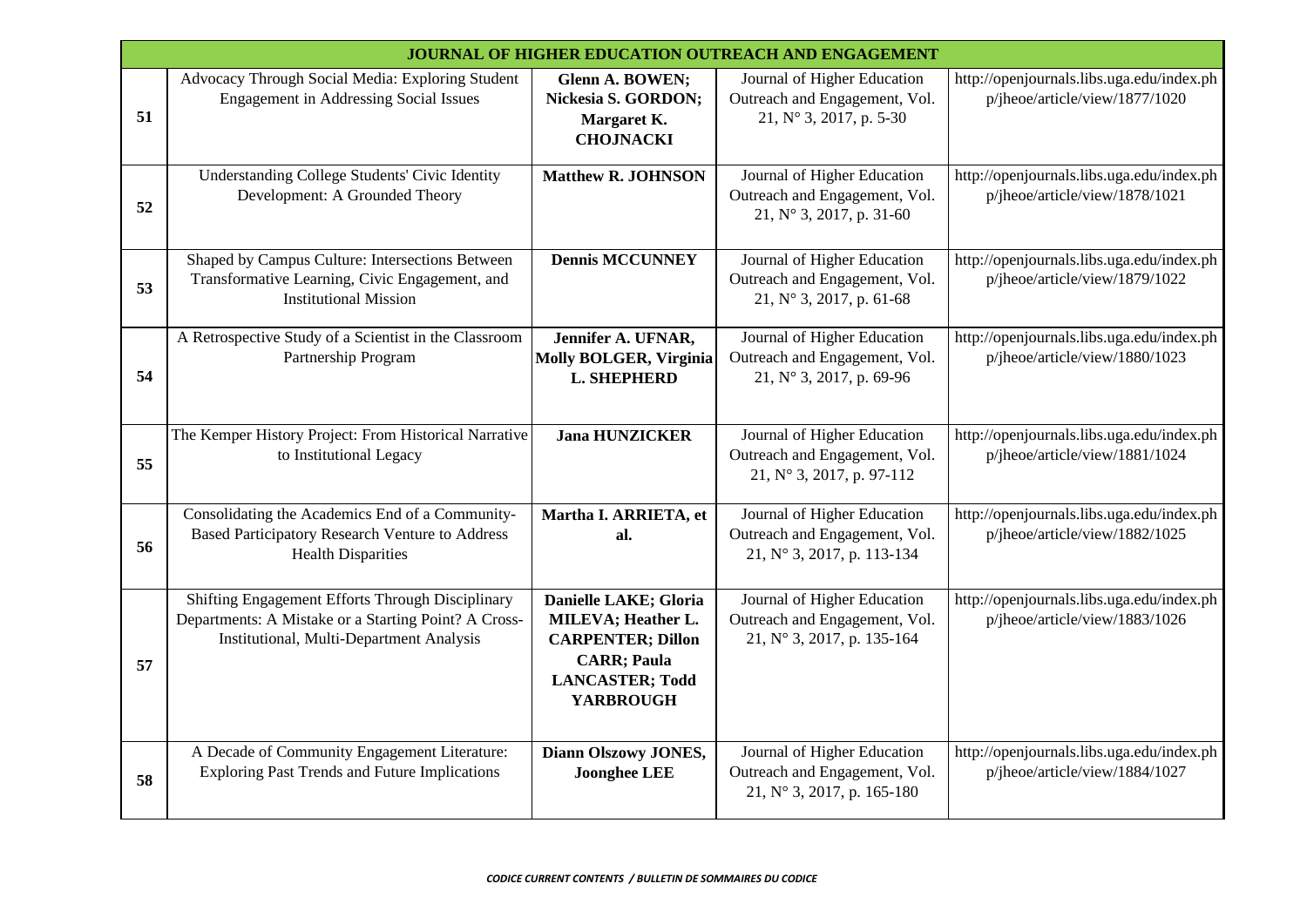|    |                                                                                                                                                     | <b>LEGON JOURNAL OF THE HUMANITIES</b>           |                                                                    |                                                                    |
|----|-----------------------------------------------------------------------------------------------------------------------------------------------------|--------------------------------------------------|--------------------------------------------------------------------|--------------------------------------------------------------------|
| 59 | Media Exposé of Judicial Corruption in Ghana: Ethical Adwoa S. AMANKWAH;<br>and Theological Perspectives                                            | <b>Ginn Assibey BONSU;</b><br><b>Peter WHITE</b> | Legon Journal of the Humanities,<br>Vol. 28, N° 1, 2017, p. 1-9    | https://www.ajol.info/index.php/ljh/articl<br>e/view/157922/147520 |
| 60 | The Lure of the Image in the Mirror: A Reading of<br>Kwame Nkrumah's Towards Colonial Freedom                                                       | <b>Atta BRITWUM</b>                              | Legon Journal of the Humanities,<br>Vol. 28, N° 1, 2017, p. 10-19  | https://www.ajol.info/index.php/ljh/articl<br>e/view/157923/147521 |
| 61 | Attitudes towards English in Ghana                                                                                                                  | Kari DAKO; Millicent<br><b>Akosua QUARCOO</b>    | Legon Journal of the Humanities,<br>Vol. 28, N° 1, 2017, p. 20-30  | https://www.ajol.info/index.php/ljh/articl<br>e/view/157924/147522 |
| 62 | The Discourse of Sustainable Farming and the<br>Environment in Bessie Head's When Rain Clouds<br>Gather                                             | Dokubo Melford<br><b>GOODHEAD</b>                | Legon Journal of the Humanities,<br>Vol. 28, N° 1, 2017, p. 31-45  | https://www.ajol.info/index.php/ljh/articl<br>e/view/157925/147523 |
| 63 | The Role of the International Community in Ghana's<br>Democratic Transition in the 1990s                                                            | <b>Maame Adwoa GYEKYE-</b><br><b>JANDOH</b>      | Legon Journal of the Humanities,<br>Vol. 28, N° 1, 2017, p. 46-61  | https://www.ajol.info/index.php/ljh/articl<br>e/view/157926/147524 |
| 64 | An Intertextual Analysis of Jimi So lan ke's O?na La<br>(In The Path) via the Multiple Star System Theory of<br>Mutual Illumination and Interaction | <b>Obadele KAMBON</b>                            | Legon Journal of the Humanities,<br>Vol. 28, N° 1, 2017, p. 62-78  | https://www.ajol.info/index.php/ljh/articl<br>e/view/157927/147525 |
| 65 | The Poetics of Demythologisation in Kunle Afolayan's<br>The Figurine                                                                                | Abiodun OLAYIWOLA,<br>Pelumi FOLAJIMI            | Legon Journal of the Humanities,<br>Vol. 28, N° 1, 2017, p. 79-102 | https://www.ajol.info/index.php/ljh/articl<br>e/view/157928/147526 |
|    |                                                                                                                                                     | <b>REAL-WORLD ECONOMICS REVIEW</b>               |                                                                    |                                                                    |
| 66 | Politics, Preferences, and Prices: the Political<br>Consequences of Inequality                                                                      | <b>Luke PETACH</b>                               | Real-World Economics Review,<br>N° 80, June 2017, p. 2-13          | http://www.paecon.net/PAEReview/issue<br>80/Petach80.pdf           |
| 67 | The triumph of Pareto                                                                                                                               | <b>Gary FLOMENHOFT</b>                           | Real-World Economics Review,<br>N° 80, June 2017, p. 14-31         | http://www.paecon.net/PAEReview/issue<br>80/Flomenhoft80.pdf       |
| 68 | Do we Need a New Economics for Sustainable<br>Development?                                                                                          | <b>Peter SODERBAUM</b>                           | Real-World Economics Review,<br>N° 80, June 2017, p. 32-44         | http://www.paecon.net/PAEReview/issue<br>80/Soderbaum80.pdf        |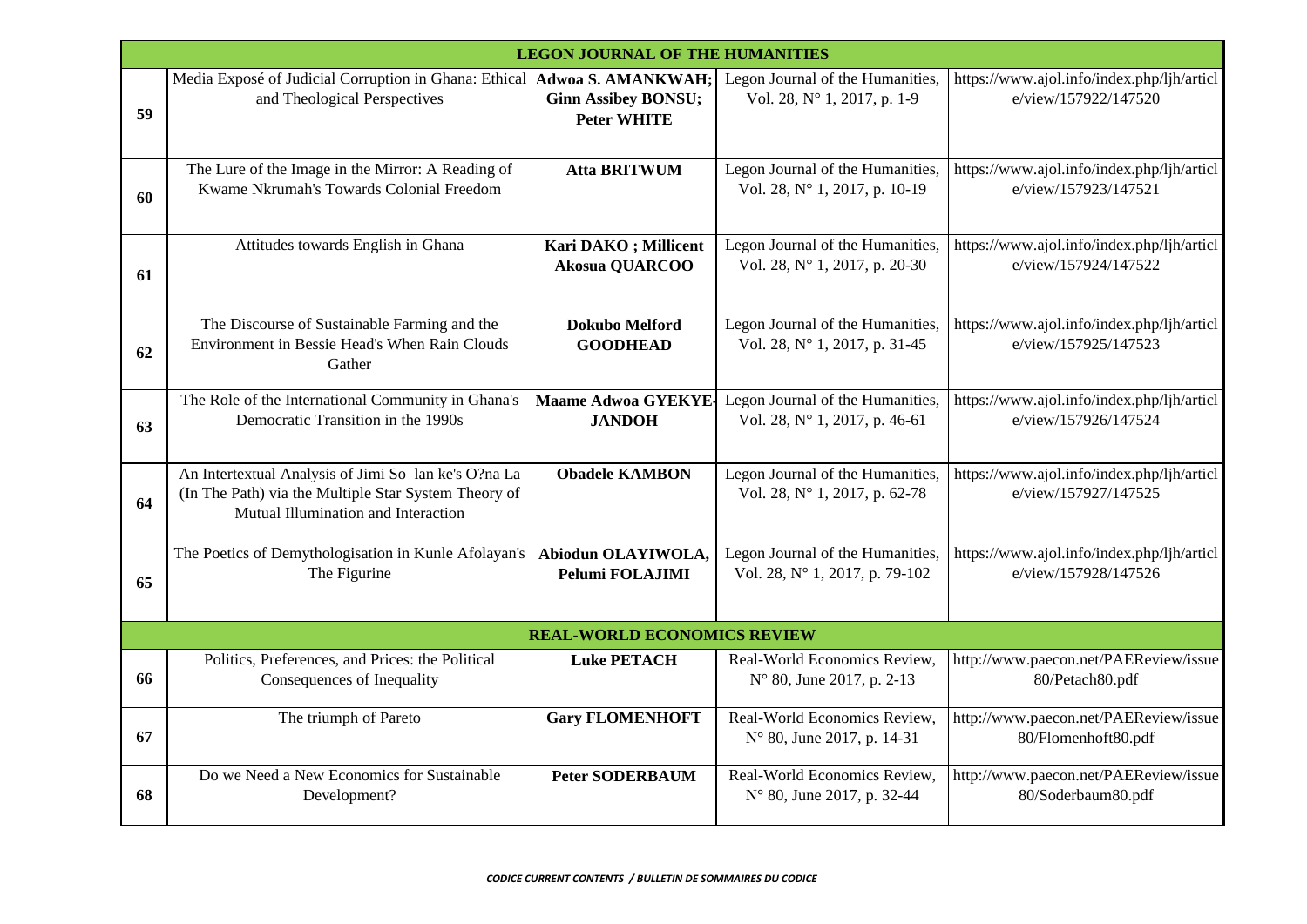| 69 | From Green Growth towards a Sustainable Real<br>Economy                                     | Jørgen NORGARD; Jin<br><b>XUE</b>                  | Real-World Economics Review,<br>N° 80, June 2017, p. 45-62           | http://www.paecon.net/PAEReview/issue<br>80/NorgaardXue80.pdf       |
|----|---------------------------------------------------------------------------------------------|----------------------------------------------------|----------------------------------------------------------------------|---------------------------------------------------------------------|
|    |                                                                                             |                                                    |                                                                      |                                                                     |
| 70 | Split-Circuit Reserve Banking - Functioning,<br><b>Dysfunctions and Future Perspectives</b> | <b>Joseph HUBER</b>                                | Real-World Economics Review,                                         | http://www.paecon.net/PAEReview/issue<br>80/Huber80.pdf             |
|    |                                                                                             |                                                    | N° 80, June 2017, p. 63-84                                           |                                                                     |
| 71 | The Coming Revolution in Political Economy                                                  | Tim DI MUZIO and<br><b>Leonie NOBLE</b>            | Real-World Economics Review,<br>N° 80, June 2017, p. 85-108          | http://www.paecon.net/PAEReview/issue<br>80/DiMuzioNoble80.pdf      |
|    |                                                                                             |                                                    |                                                                      |                                                                     |
| 72 | Derivation of Involuntary Unemployment from<br>Keynesian Microfoundations                   | <b>Philip GEORGE</b>                               | Real-World Economics Review,<br>N° 80, June 2017, p. 109-120         | http://www.paecon.net/PAEReview/issue<br>80/George80.pdf            |
|    |                                                                                             |                                                    |                                                                      |                                                                     |
|    | Asymmetric Price Adjustment: The Missing Link in                                            | <b>Victor BEKER</b>                                | Real-World Economics Review,                                         | http://www.paecon.net/PAEReview/issue                               |
| 73 | Keynesian Macroeconomics                                                                    |                                                    | N° 80, June 2017, p. 121-147                                         | 80/Beker80.pdf                                                      |
|    | Chinese Economics As a Form of Ethics                                                       | <b>Kazimierz POZNANSKI</b>                         | Real-World Economics Review,                                         | http://www.paecon.net/PAEReview/issue                               |
| 74 |                                                                                             |                                                    | N° 80, June 2017, p. 148-170                                         | 80/Poznanski80.pdf                                                  |
|    | A Brief History of Pakistan's Economic Development                                          | <b>Muhammad Iqbal</b>                              | Real-World Economics Review,                                         | http://www.paecon.net/PAEReview/issue                               |
| 75 |                                                                                             | <b>ANJUM</b> ; Pasquale<br><b>Michael SGRO</b>     | N° 80, June 2017, p. 171-178                                         | 80/AnjumSgro80.pdf                                                  |
|    | Negating 1984: Michael Hudson's Antidote to                                                 | <b>Jamie MORGAN</b>                                | Real-World Economics Review,                                         | http://www.paecon.net/PAEReview/issue                               |
| 76 | Doublespeak in Economics                                                                    |                                                    | N° 80, June 2017, p. 179-185                                         | 80/Morgan80.pdf                                                     |
|    | <b>Deserving Economics</b>                                                                  | <b>Peter RADFORD</b>                               | Real-World Economics Review,                                         | http://www.paecon.net/PAEReview/issue                               |
| 77 |                                                                                             |                                                    | N° 80, June 2017, p. 186-192                                         | 80/Radford80.pdf                                                    |
|    | Trade Imbalances are Undesirable                                                            | <b>Leon PODKAMINE</b>                              | Real-World Economics Review,                                         | http://www.paecon.net/PAEReview/issue                               |
| 78 |                                                                                             |                                                    | N° 80, June 2017, p. 193-196                                         | 80/Podkaminer80.pdf                                                 |
|    |                                                                                             | UJAH: UNIZIK JOURNAL OF ARTS AND HUMANITIES        |                                                                      |                                                                     |
|    | Philosophy, Human Development and National<br>Question                                      | <b>John EKEI</b>                                   | UJAH: Unizik Journal of Arts and<br>Humanities, Vol. 18, N° 2, 2017, | https://www.ajol.info/index.php/ujah/arti<br>cle/view/158911/148532 |
| 79 |                                                                                             |                                                    | p. 1-27                                                              |                                                                     |
|    | The Theatre and Sustainable Human Development:                                              | Chukwuma B.                                        | UJAH: Unizik Journal of Arts and                                     | https://www.ajol.info/index.php/ujah/arti                           |
|    | Fumes of Fuel and Boundless Love as Paradigms                                               | <b>ANYANWU; Greene I.</b>                          | Humanities, Vol. 18, Nº 2, 2017,                                     | cle/view/158912/148533                                              |
| 80 |                                                                                             | <b>OKOME; Martins U. E.</b><br><b>TUGBOKOROWEI</b> | p. 28-47                                                             |                                                                     |
|    |                                                                                             |                                                    |                                                                      |                                                                     |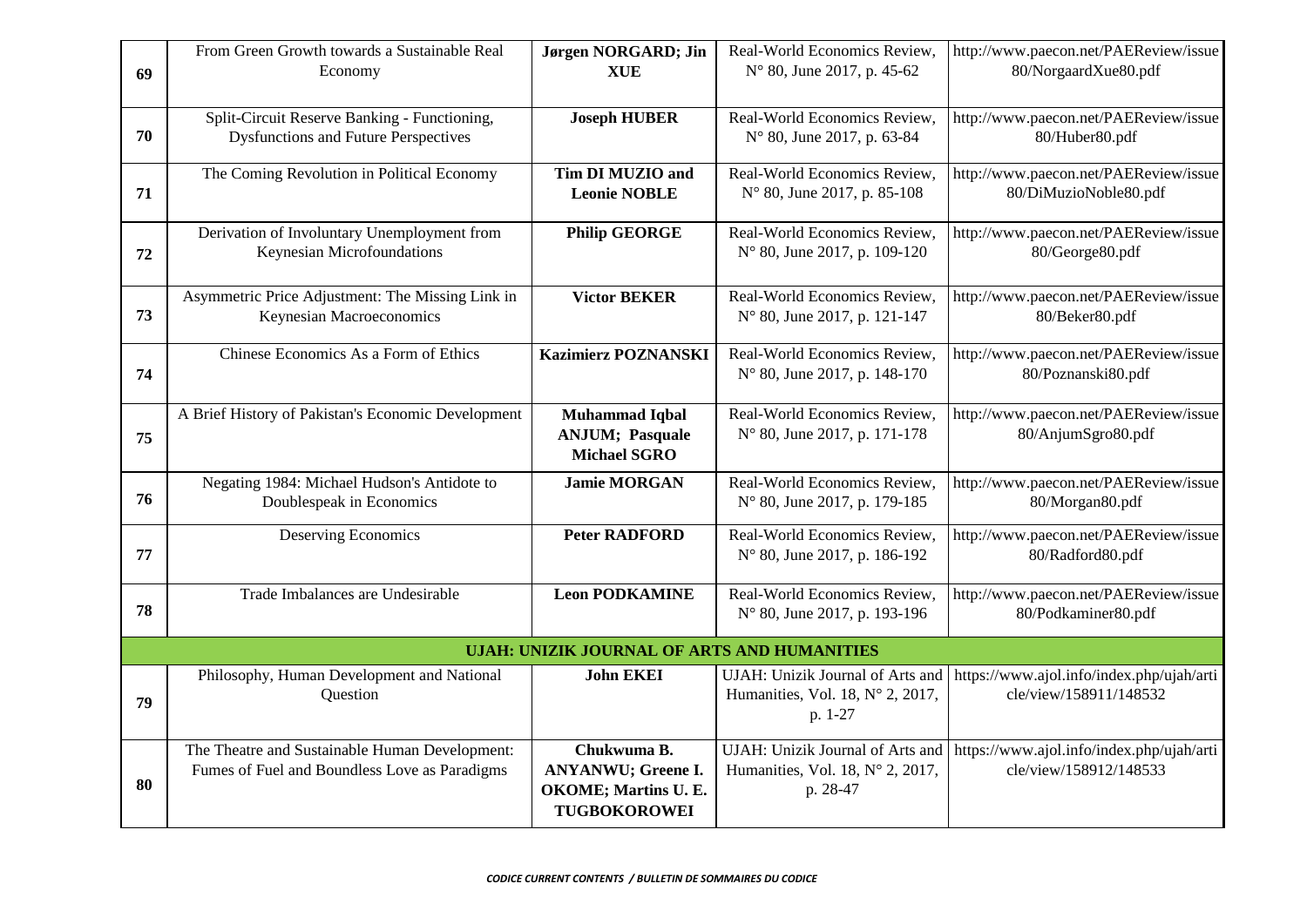| 81 | Role of Philosophy in Human Development in Nigeria                                                                                                                                                                 | <b>Jude Chinweuba ASIKE</b>                                                    | UJAH: Unizik Journal of Arts and<br>Humanities, Vol. 18, N° 2, 2017,<br>p. 48-66   | https://www.ajol.info/index.php/ujah/arti<br>cle/view/158922/148543 |
|----|--------------------------------------------------------------------------------------------------------------------------------------------------------------------------------------------------------------------|--------------------------------------------------------------------------------|------------------------------------------------------------------------------------|---------------------------------------------------------------------|
| 82 | Philosophy and Human Development: Nigerian<br>Context                                                                                                                                                              | Purissima EGBEKPALU                                                            | UJAH: Unizik Journal of Arts and<br>Humanities, Vol. 18, Nº 2, 2017,<br>p. 67-78   | https://www.ajol.info/index.php/ujah/arti<br>cle/view/158928/148549 |
| 83 | Religion and Gender Roles in Africa: A Case Study of<br>Religion and Gender Roles in Africa: A Case Study of<br>Agricultural Patterns in Nike Primal<br>CommunityAgricultural Patterns in Nike Primal<br>Community | Uchechukwu Monica<br><b>EJIM</b>                                               | UJAH: Unizik Journal of Arts and<br>Humanities, Vol. 18, N° 2, 2017,<br>p. 78-94   | https://www.ajol.info/index.php/ujah/arti<br>cle/view/158930/148551 |
| 84 | Work as a Perfection of the Human Person: A<br>Philosophico-Theological Contextualization of 2 Thes.<br>3,10                                                                                                       | <b>Dominic OBIELOSI;</b><br><b>Stanley MGBEMENA</b>                            | UJAH: Unizik Journal of Arts and<br>Humanities, Vol. 18, Nº 2, 2017,<br>p. 95-122  | https://www.ajol.info/index.php/ujah/arti<br>cle/view/158932/148553 |
| 85 | Relevant Education for Sustainable Human<br>Development in Nigeria: Nollywood's Advocacy in<br><b>Selected Video Films</b>                                                                                         | Chisimdi Udoka<br><b>IHENTUGE; Maudlyn</b><br>Oghenesuvwe<br><b>EJOGHARADO</b> | UJAH: Unizik Journal of Arts and<br>Humanities, Vol. 18, Nº 2, 2017,<br>p. 123-144 | https://www.ajol.info/index.php/ujah/arti<br>cle/view/158933        |
| 86 | An English-Igbo Translation of Palm Oil Production<br>and Processing Terms for Human Development                                                                                                                   | <b>Daniel Ihunanya</b><br><b>ILECHUKWU</b>                                     | UJAH: Unizik Journal of Arts and<br>Humanities, Vol. 18, N° 2, 2017,<br>p. 145-162 | https://www.ajol.info/index.php/ujah/arti<br>cle/view/158934/148555 |
| 87 | The Impact of Culture on the Development of a Child                                                                                                                                                                | Ifeyinwa Cordelia<br><b>ISIDIENU</b>                                           | UJAH: Unizik Journal of Arts and<br>Humanities, Vol. 18, Nº 2, 2017,<br>p. 163-178 | https://www.ajol.info/index.php/ujah/arti<br>cle/view/158935/148556 |
| 88 | Nigerian Pidgin: A Means of Human Development                                                                                                                                                                      | <b>Charles Chukwuma</b><br><b>MOTANYA</b>                                      | UJAH: Unizik Journal of Arts and<br>Humanities, Vol. 18, N° 2, 2017,<br>p. 179-191 | https://www.ajol.info/index.php/ujah/arti<br>cle/view/158936/148557 |
| 89 | Tourism: A Promoter of Human Development                                                                                                                                                                           | <b>Aniekan Etim NANA</b>                                                       | UJAH: Unizik Journal of Arts and<br>Humanities, Vol. 18, N° 2, 2017,<br>p. 192-210 | https://www.ajol.info/index.php/ujah/arti<br>cle/view/158937/148558 |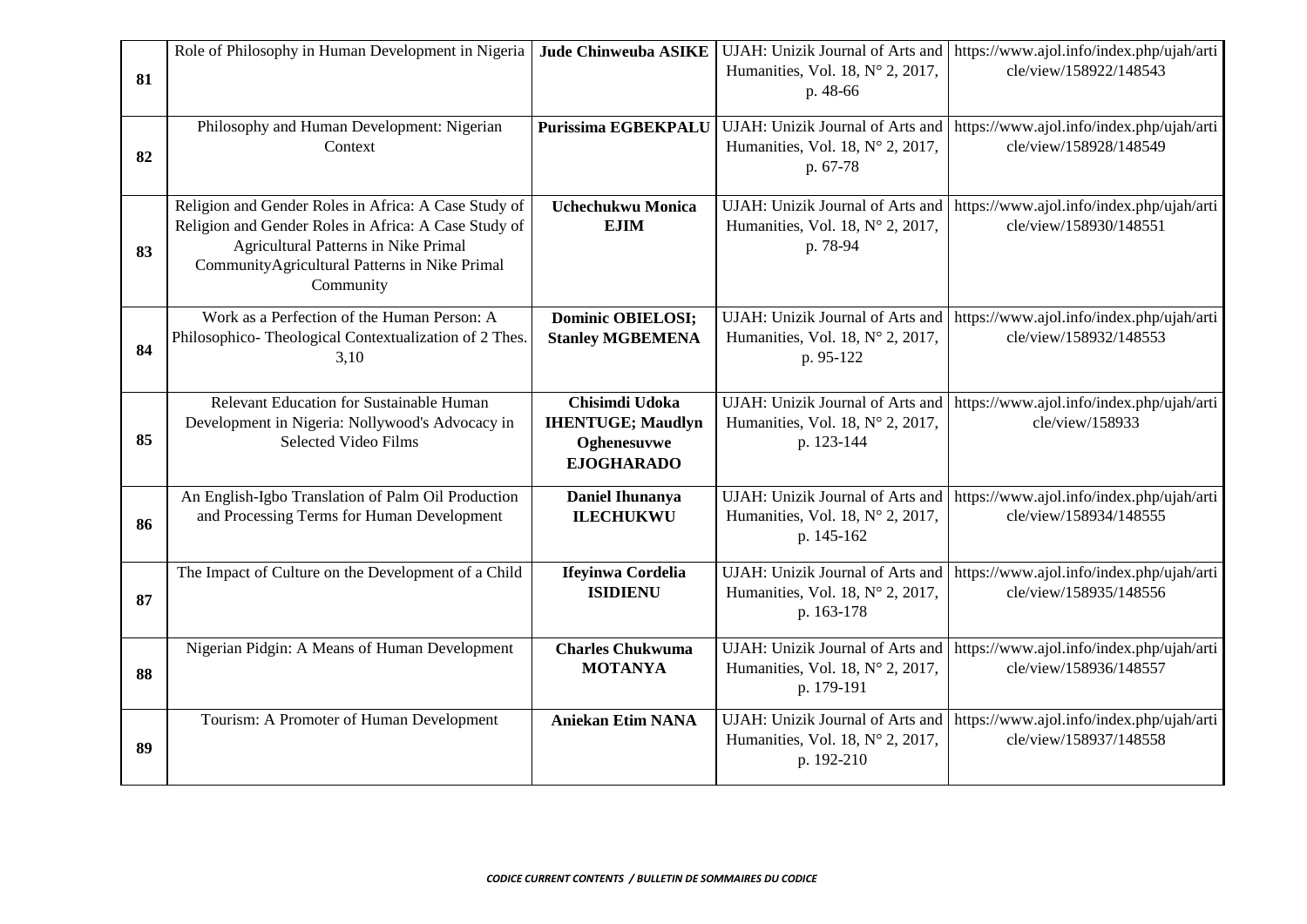| 90 | English Language, the Nigerian Education System and<br>Human Development                           | <b>Juliana Chinwe NJOKU</b>                                              | UJAH: Unizik Journal of Arts and<br>Humanities, Vol. 18, N° 2, 2017,<br>p. 211-226        | https://www.ajol.info/index.php/ujah/arti<br>cle/view/158939/148560 |
|----|----------------------------------------------------------------------------------------------------|--------------------------------------------------------------------------|-------------------------------------------------------------------------------------------|---------------------------------------------------------------------|
| 91 | Globalization, Culture and Human Development in the<br>21st Century Nigeria                        | <b>Bright Enyinnaya</b><br><b>NWAMUO; Gaius Prince</b><br><b>ANONABA</b> | UJAH: Unizik Journal of Arts and<br>Humanities, Vol. 18, N° 2, 2017,<br>p. 227-239        | https://www.ajol.info/index.php/ujah/arti<br>cle/view/158941/148562 |
| 92 | Achieving Human Development in Nigeria through<br>Philosophical Instruments                        | <b>Charles C. NWEKE;</b><br>Chukwugozie D.<br><b>NWOYE</b>               | UJAH: Unizik Journal of Arts and<br>Humanities, Vol. 18, N° 2, 2017,<br>p. 240-262        | https://www.ajol.info/index.php/ujah/arti<br>cle/view/158944/148565 |
| 93 | The Decalogue and Igbo Traditional Ethics: Essential<br><b>Values for Community Building</b>       | Ikenna L.<br><b>UMEANOLUE;</b><br><b>Emmanuel C. ANIZOBA</b>             | UJAH: Unizik Journal of Arts and<br>Humanities, Vol. 18, N° 2, 2017,<br>p. 263-280        | https://www.ajol.info/index.php/ujah/arti<br>cle/view/158947/148568 |
| 94 | Igbo Symbols: Developing Aesthetic Values on the<br>Igbo Child                                     | A.N. NWOKOYE; Peace-<br>Val Chinomnso EZE                                | UJAH: Unizik Journal of Arts and<br>Humanities, Vol. 18, Nº 2, 2017,<br>p. 281-296        | https://www.ajol.info/index.php/ujah/arti<br>cle/view/158948/148569 |
| 95 | Literature in Indigenous Language: Its Relevance to<br>Human Development                           | Nonyelum M. OBI                                                          | UJAH: Unizik Journal of Arts and<br>Humanities, Vol. 18, Nº 2, 2017,<br>p. 297-309        | https://www.ajol.info/index.php/ujah/arti<br>cle/view/158949/148570 |
| 96 | The Impact of Philosophy to Human Development                                                      | <b>Henry Obinna OCHUBA</b>                                               | UJAH: Unizik Journal of Arts and<br>Humanities, Vol. 18, N° 2, 2017,<br>p. 310-319        | https://www.ajol.info/index.php/ujah/arti<br>cle/view/158952/148573 |
| 97 | Christian Ethics in a Corrupt Society: A Challenge to<br>Christians in Nigeria                     | Friday Ifeanyi<br><b>OGBUEHI</b>                                         | <b>UJAH:</b> Unizik Journal of Arts and<br>Humanities, Vol. 18, Nº 2, 2017,<br>p. 320-340 | https://www.ajol.info/index.php/ujah/arti<br>cle/view/158953/148574 |
| 98 | Religion: A Vital Element for Curbing the Menace of<br>Kidnapping in Nigeria for Human Development | <b>Faith Nkem OKOBIA</b>                                                 | UJAH: Unizik Journal of Arts and<br>Humanities, Vol. 18, N° 2, 2017,<br>p. 341-357        | https://www.ajol.info/index.php/ujah/arti<br>cle/view/158956/148577 |
| 99 | National Integration in Humanities and Development:<br>The Way Forward                             | <b>Salihu BAKARI</b>                                                     | UJAH: Unizik Journal of Arts and<br>Humanities, Vol. 18, N° 2, 2017,<br>p. 358-374        | https://www.ajol.info/index.php/ujah/arti<br>cle/view/158958/148579 |